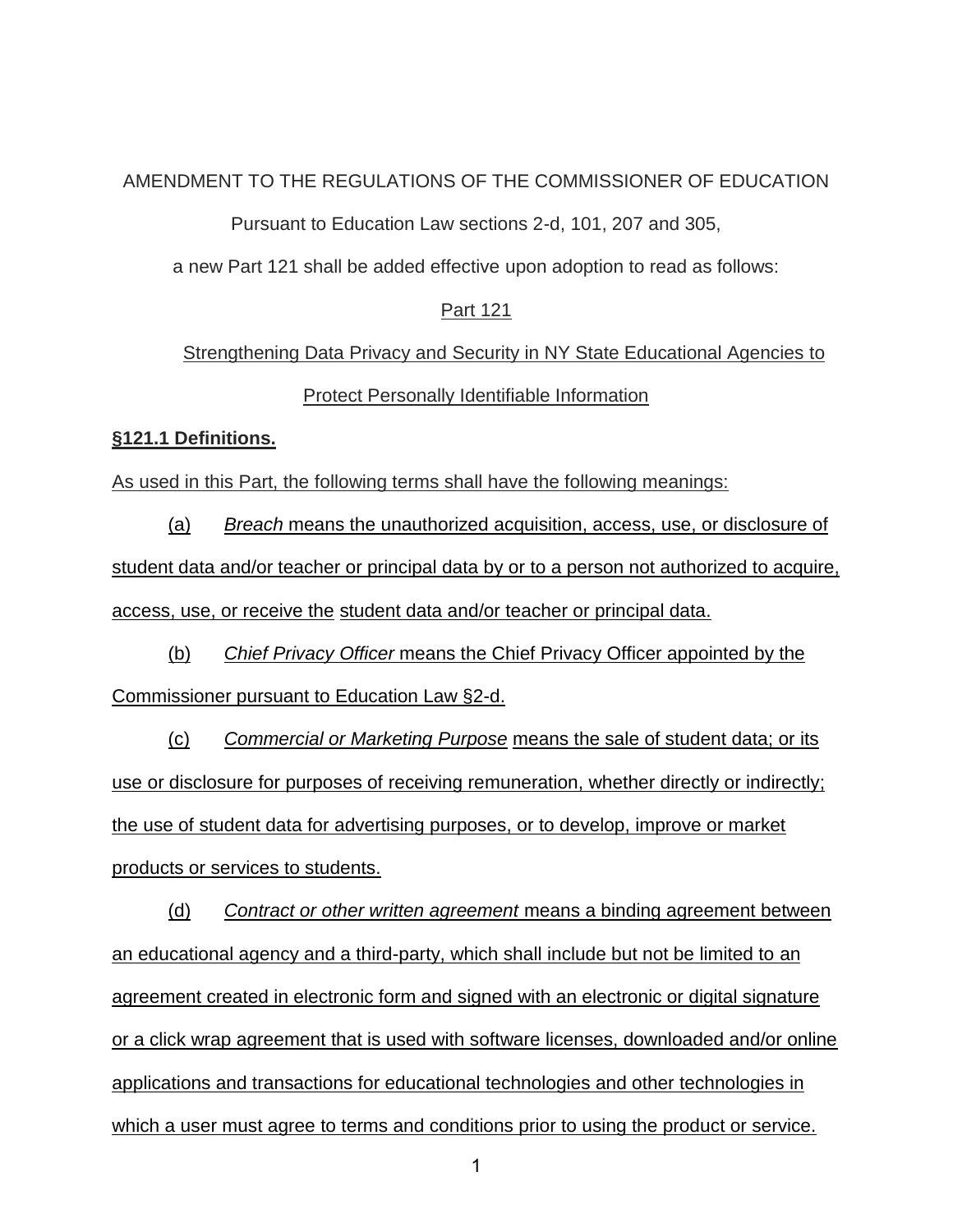*(e) Disclose* or *Disclosure* mean to permit access to, or the release, transfer, or other communication of personally identifiable information by any means, including oral, written, or electronic, whether intended or unintended.

(f) *Education Records* means an education record as defined in the Family Educational Rights and Privacy Act and its implementing regulations, 20 U.S.C. 1232g and 34 C.F.R. Part 99, respectively.

(g) *Educational Agency* means a school district, board of cooperative educational services (BOCES), school, or the Department.

(h) *Eligible Student* means a student who is eighteen years or older.

(i) *Encryption means* methods of rendering personally identifiable information unusable, unreadable, or indecipherable to unauthorized persons through the use of a technology or methodology specified or permitted by the Secretary of the United States department of health and human services in guidance issued under Section 13402(H)(2) of Public Law 111-5.

(j) *FERPA* means the Family Educational Rights and Privacy Act and its implementing regulations, 20 U.S.C. 1232g and 34 C.F.R. Part 99, respectively.

(k) *NIST Cybersecurity Framework* means the U.S. Department of Commerce National Institute for Standards and Technology Framework for Improving Critical Infrastructure Cybersecurity Version 1.1 which is available at the Office of Counsel, State Education Department, State Education Building, Room 148, 89 Washington Avenue, Albany, New York 12234.

(l) *Parent* means a parent, legal guardian, or person in parental relation to a student.

*(m) Personally Identifiable Information*, as applied to student data, means personally identifiable information as defined in section 99.3 of Title 34 of the Code of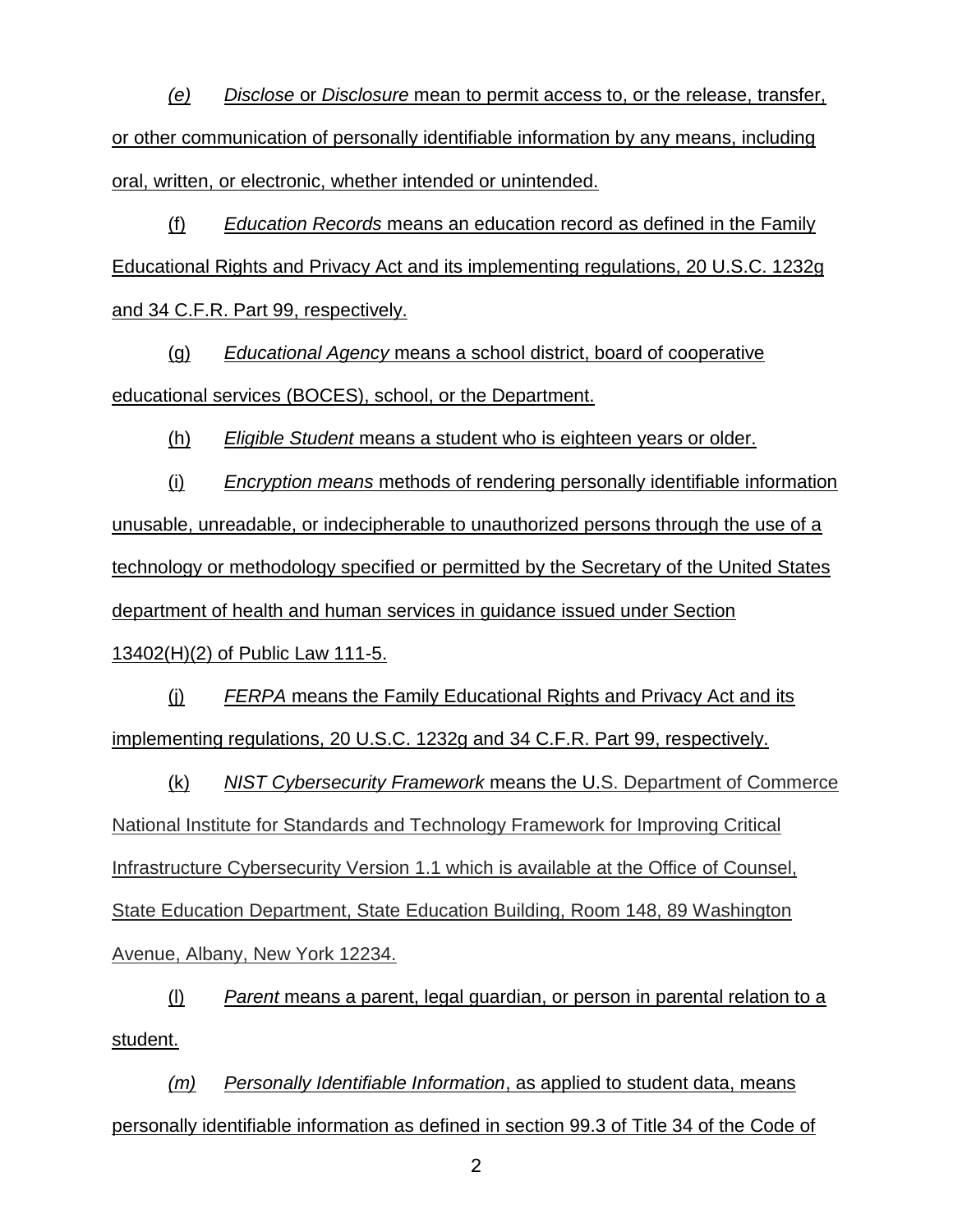Federal Regulations implementing the Family Educational Rights and Privacy Act, 20 U.S.C 1232g, and as applied to teacher and principal data, means personally identifiable information as such term is defined in Education Law §3012-c (10).

(n) *Release* shall have the same meaning as Disclosure or Disclose.

(o) *School* means any public elementary or secondary school including a charter school, universal pre-kindergarten program authorized pursuant to Education Law §3602-e, an approved provider of preschool special education, any other publicly funded pre-kindergarten program, a school serving children in a special act school district as defined in Education Law §4001, an approved private school for the education of students with disabilities, a State-supported school subject to the provisions of Article 85 of the Education Law, or a State-operated school subject to the provisions of Articles 87 or 88 of the Education Law .

(p) *Student* means any person attending or seeking to enroll in an educational agency.

(q) *Student Data* means personally identifiable information from the student records of an educational agency.

(r) *Teacher or Principal Data* means personally identifiable information from the records of an educational agency relating to the annual professional performance reviews of classroom teachers or principals that is confidential and not subject to release under the provisions of Education Law §§3012-c and 3012-d.

(s) *Third-Party Contractor* means any person or entity, other than an educational agency, that receives student data or teacher or principal data from an educational agency pursuant to a contract or other written agreement for purposes of providing services to such educational agency, including but not limited to data management or storage services, conducting studies for or on behalf of such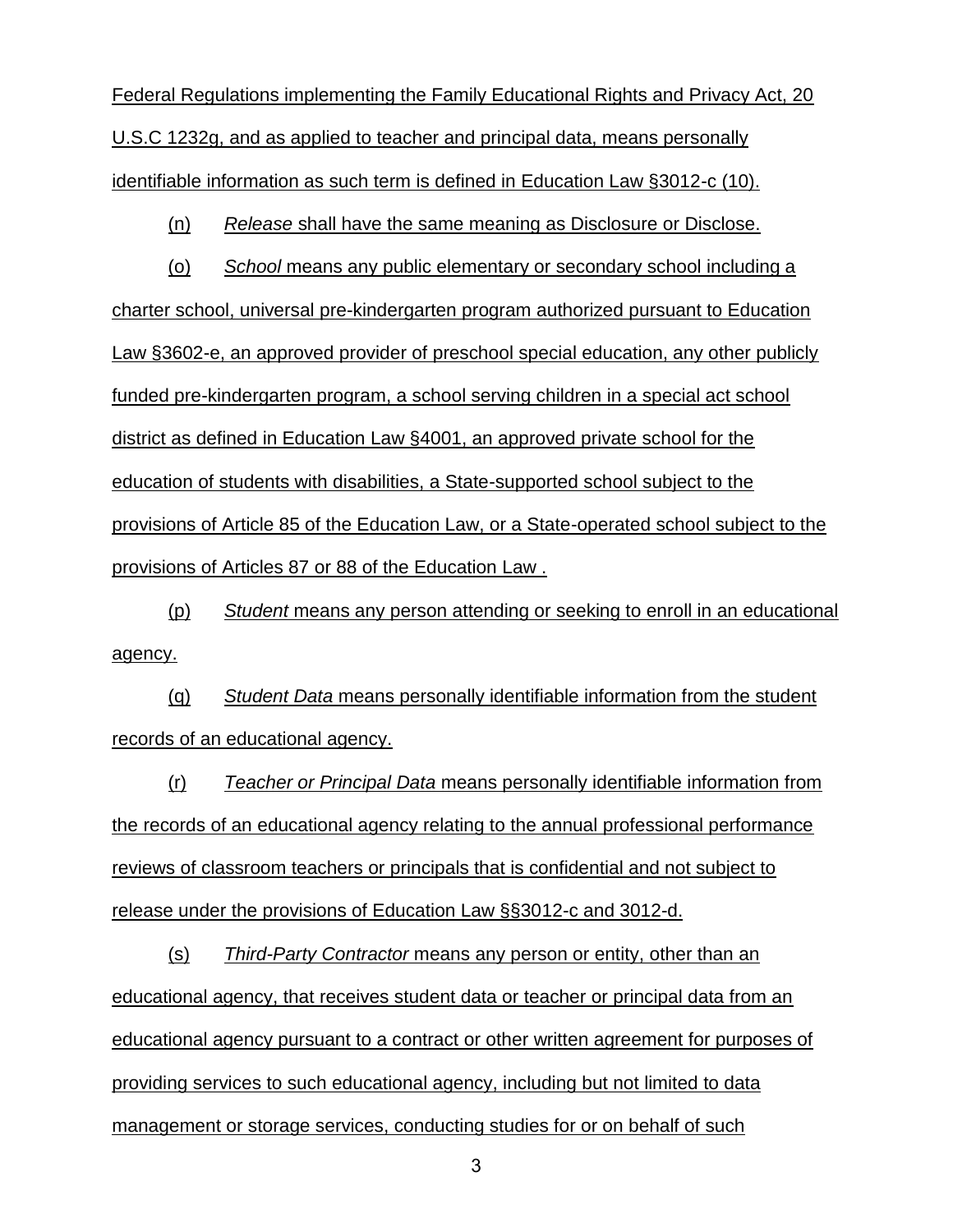educational agency, or audit or evaluation of publicly funded programs. Such term shall include an educational partnership organization that receives student and/or teacher or principal data from a school district to carry out its responsibilities pursuant to Education Law §211-e and is not an educational agency, and a not-for-profit corporation or other nonprofit organization, other than an educational agency.

(t) *Unauthorized Disclosure or Unauthorized Release* means any disclosure or release not permitted by federal or State statute or regulation, any lawful contract or written agreement, or that does not respond to a lawful order of a court or tribunal or other lawful order.

### **§121.2 Educational Agency Data Collection Transparency and Restrictions.**

(a) Educational agencies shall not sell personally identifiable information nor use or disclose it for any marketing or commercial purpose or facilitate its use or disclosure by any other party for any marketing or commercial purpose or permit another party to do so.

(b) Each educational agency shall take steps to minimize its collection, processing and transmission of personally identifiable information.

(c) Each educational agency shall ensure that it has provisions in its contracts with third party contractors or in separate data sharing and confidentiality agreements that require the confidentiality of shared student data or teacher or principal data be maintained in accordance with federal and state law and the educational agency's data security and privacy policy.

(d) Except as required by law or in the case of educational enrollment data, school districts shall not report to the department the following student data elements: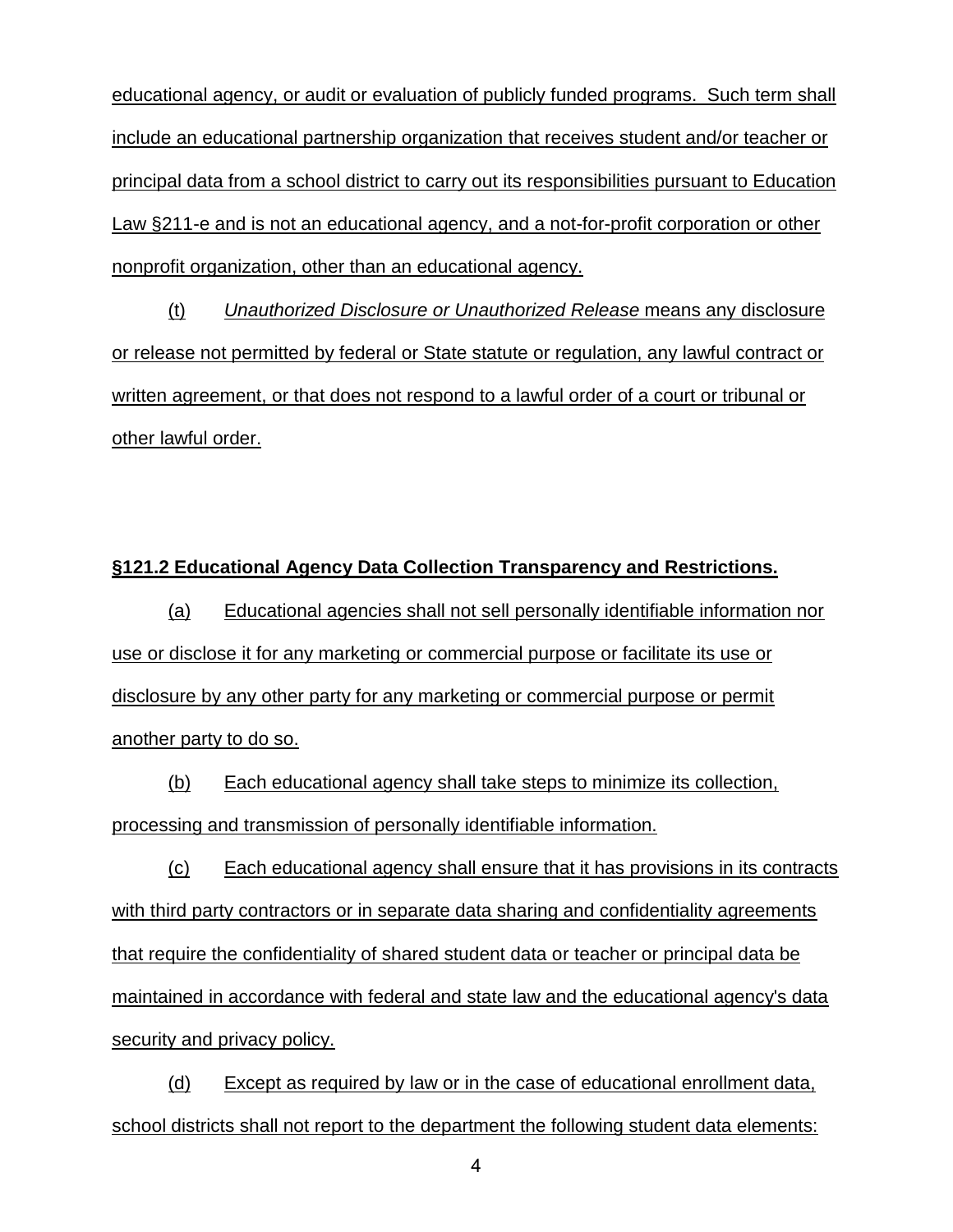(1) juvenile delinquency records; (2) criminal records; (3) medical and health records; and (4) student biometric information.

# **§121.3 Bill of Rights for Data Privacy and Security.**

(a) Each educational agency shall publish on its website a parents bill of rights for data privacy and security ("bill of rights") that complies with the provisions of Education Law §2-d (3).

(b) The bill of rights shall also be included with every contract an educational agency enters with a third-party contractor that receives personally identifiable information.

(c) The bill of rights shall also include supplemental information for each contract the educational agency enters into with a third-party contractor where the thirdparty contractor receives student data or teacher or principal data. The supplemental information must be developed by the educational agency and include the following information:

- (1) the exclusive purposes for which the student data or teacher or principal data will be used by the third-party contractor, as defined in the contract;
- (2) how the third-party contractor will ensure that the subcontractors, or other authorized persons or entities to whom the third-party contractor will disclose the student data or teacher or principal data, if any, will abide by all applicable data protection and security requirements, including but not limited to those outlined in applicable state and federal laws and regulations (e.g., FERPA; Education Law §2-d);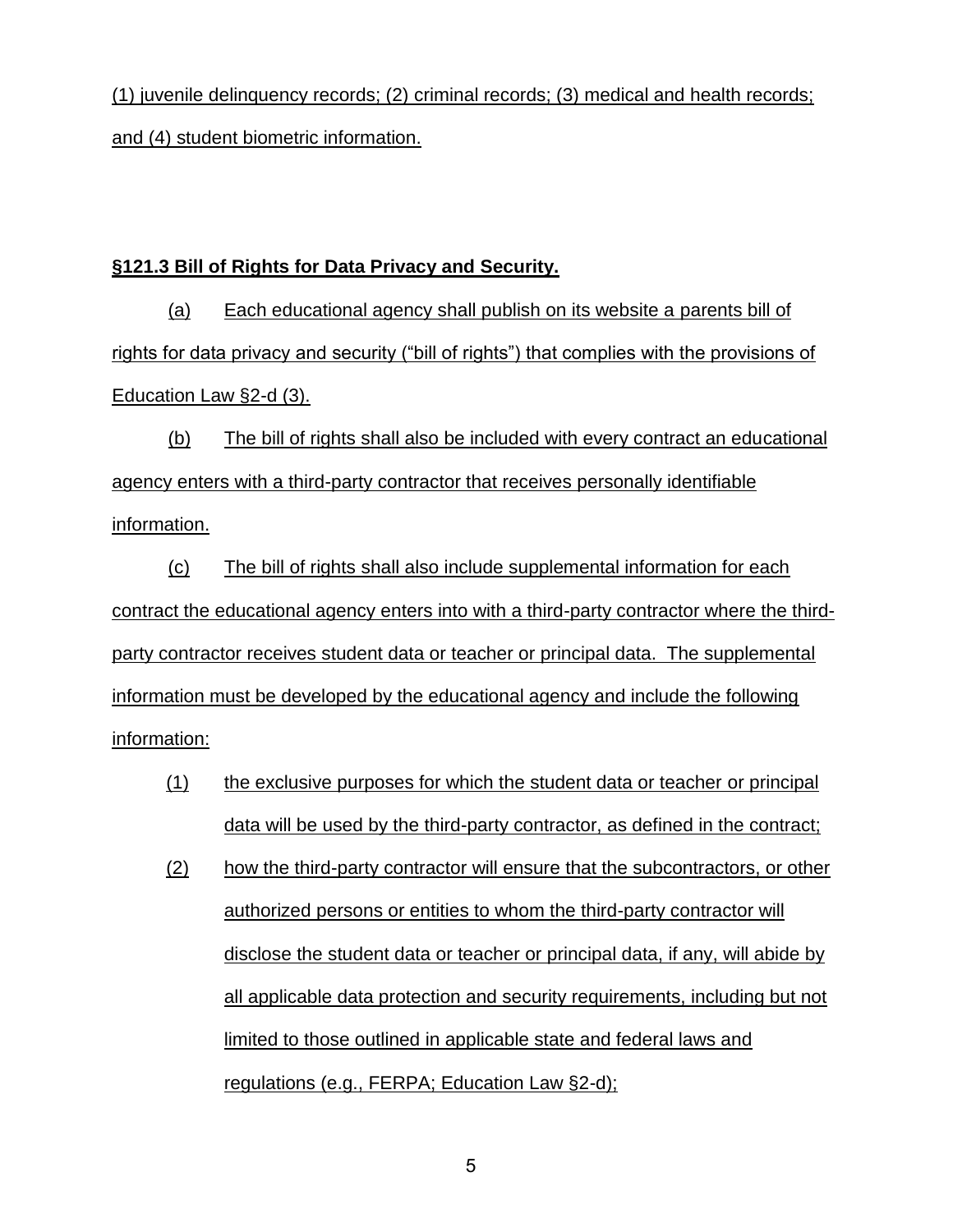- $(3)$  the duration of the contract, including the contract's expiration date and a description of what will happen to the student data or teacher or principal data upon expiration of the contract or other written agreement (e.g., whether, when and in what format it will be returned to the educational agency, and/or whether, when and how the data will be destroyed).
- (4) if and how a parent, student, eligible student, teacher or principal may challenge the accuracy of the student data or teacher or principal data that is collected;
- (5) where the student data or teacher or principal data will be stored, described in such a manner as to protect data security, and the security protections taken to ensure such data will be protected and data security and privacy risks mitigated; and
- (6) address how the data will be protected using encryption while in motion and at rest.

(d) Each educational agency shall publish on its website the supplement to the bill of rights for any contract or other written agreement with a third-party contractor that will receive personally identifiable information.

(e) The bill of rights and supplemental information may be redacted to the extent necessary to safeguard the privacy and/or security of the educational agency's data and/or technology infrastructure.

# **§121.4 Complaints of Breach or Unauthorized Release of Personally Identifiable Information**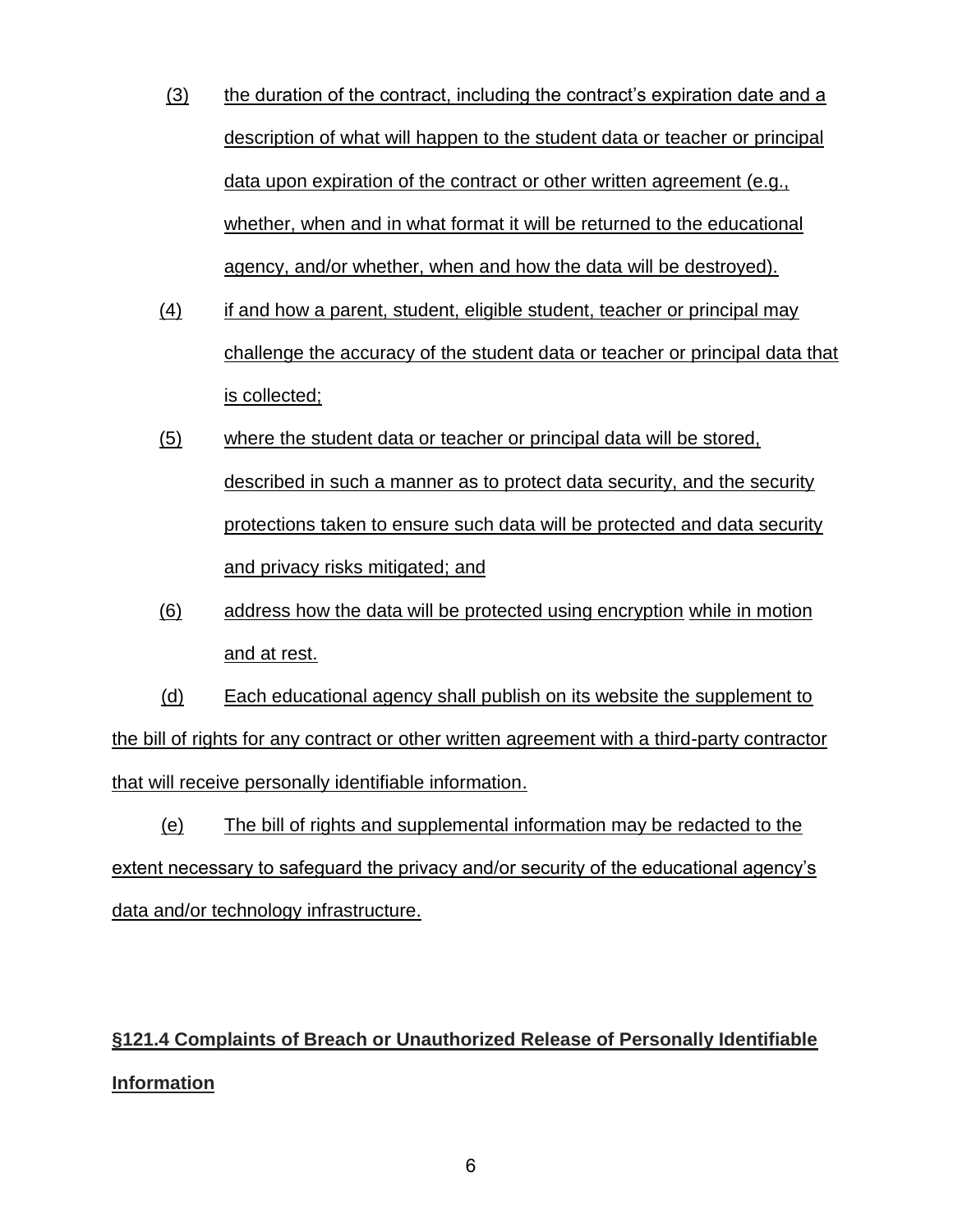(a) Each educational agency must establish and communicate to parents, eligible students, teachers, principals or other staff of an educational agency, its procedures for them to file complaints about breaches or unauthorized releases of student data and/or teacher or principal data.

(b) The complaint procedures must require educational agencies to promptly acknowledge receipt of complaints, commence an investigation, and take the necessary precautions to protect personally identifiable information.

(c) Following its investigation of a submitted complaint, the educational agency shall provide the parent or eligible student, teacher, principal or any other staff member of the educational agency who filed a complaint with its findings within a reasonable period but no more than 60 calendar days from the receipt of the complaint by the educational agency. Where the educational agency requires additional time, or where the response may compromise security or impede a law enforcement investigation, the educational agency shall provide the parent, eligible student, teacher, principal or any other staff member of the educational agency who filed a complaint with a written explanation that includes the approximate date when the educational agency anticipates that it will respond to the complaint.

(d) Educational agencies may require complaints to be submitted in writing.

(e) Educational agencies must maintain a record of all complaints of breaches or unauthorized releases of student data and their disposition in accordance with applicable data retention policies, including the Records Retention and Disposition Schedule ED-1 (1988; rev. 2004), as set forth in section 185.12, Appendix I of this Title.

#### **§121.5 Data Security and Privacy Standard.**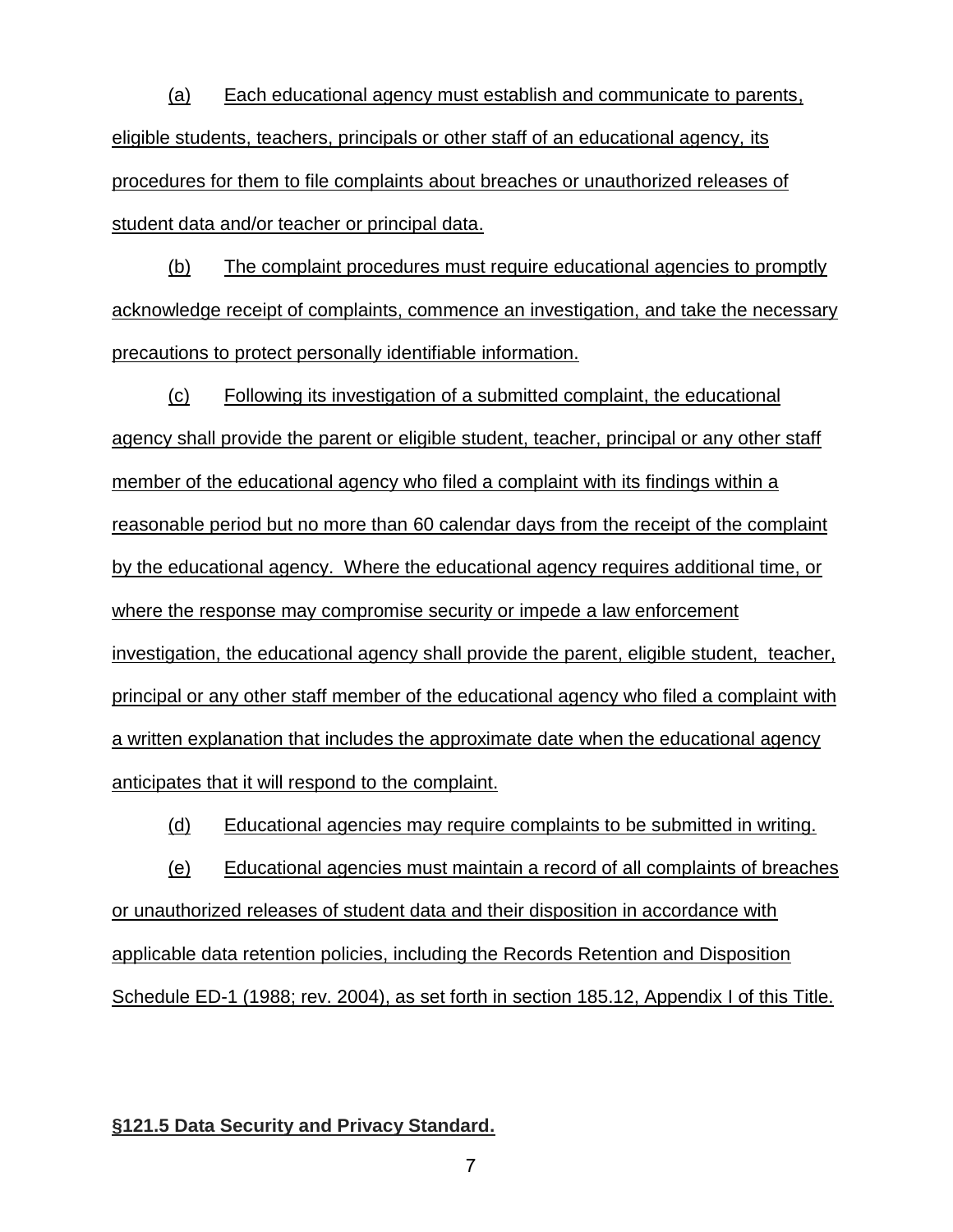(a) As required by Education Law §2-d (5), the Department adopts the National Institute for Standards and Technology Framework for Improving Critical Infrastructure Cybersecurity Version 1.1 (NIST Cybersecurity Framework or NIST CSF) as the standard for data security and privacy for educational agencies.

(b) No later than July 1, 2020, each educational agency shall adopt and publish a data security and privacy policy that implements the requirements of this Part and aligns with the NIST CSF.

(c) Each educational agency's data security and privacy policy must also address the data privacy protections set forth in Education Law §2-d (5)(b)(1) and (2) as follows:

- (1) every use and disclosure of personally identifiable information by the educational agency shall benefit students and the educational agency (e.g., improve academic achievement, empower parents and students with information, and/or advance efficient and effective school operations).
- (2) personally identifiable information shall not be included in public reports or other documents.

(d) An educational agency's data security and privacy policy shall include all the protections afforded to parents or eligible students, where applicable, under FERPA and the Individuals with Disabilities Education Act (20 U.S.C. 1400 et seq.), and the federal regulations implementing such statutes.

(e) Each educational agency must publish its data security and privacy policy on its website and provide notice of the policy to all its officers and employees.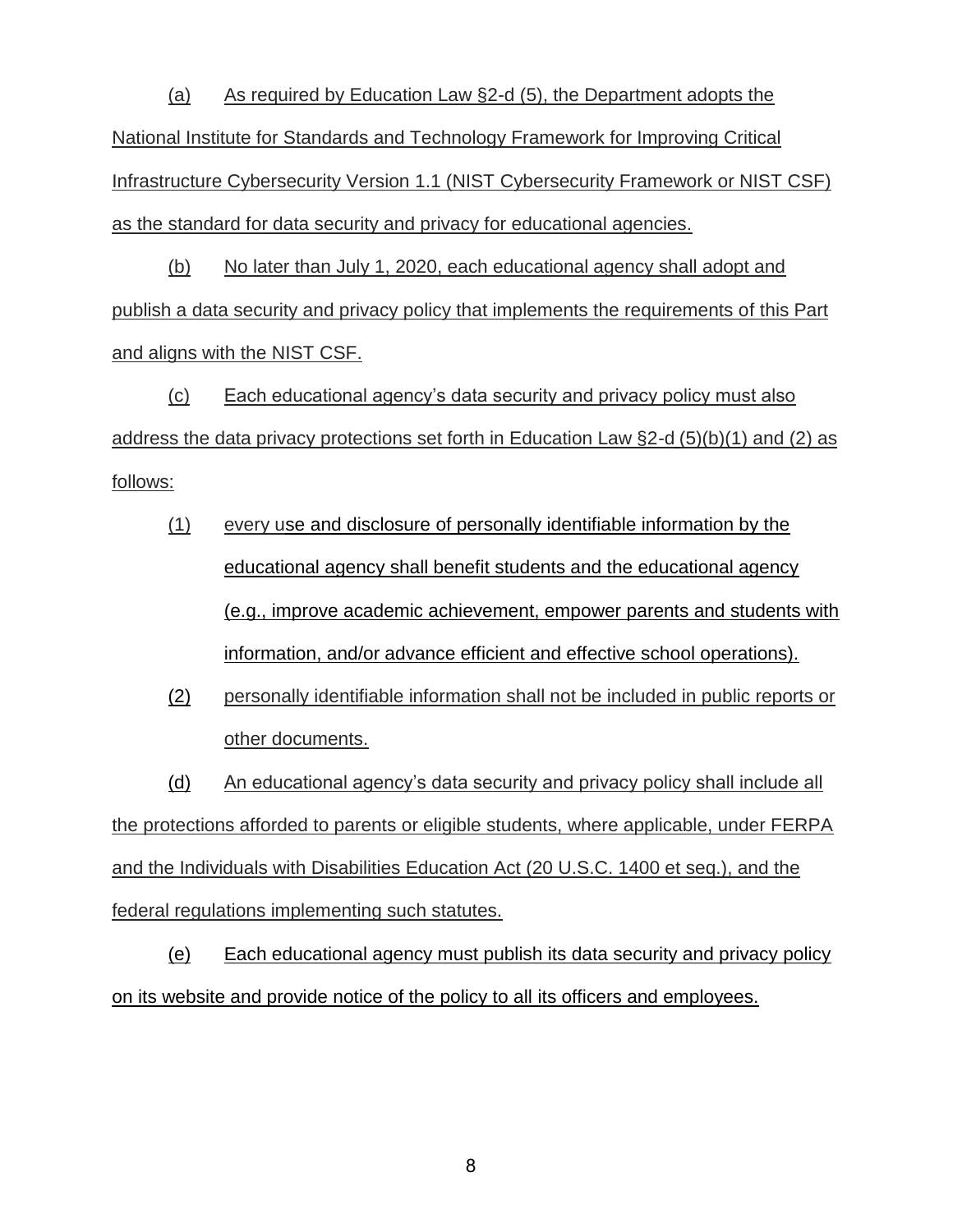## **§121.6 Data Security and Privacy Plan.**

(a) Each educational agency that enters into a contract with a third-party contractor shall ensure that the contract includes the third-party contractor's data security and privacy plan that is accepted by the educational agency. The data security and privacy plan shall, at a minimum:

- (1) outline how the third-party contractor will implement all state, federal, and local data security and privacy contract requirements over the life of the contract, consistent with the educational agency's data security and privacy policy;
- (2) specify the administrative, operational and technical safeguards and practices it has in place to protect personally identifiable information that it will receive under the contract;
- (3) demonstrate that it complies with the requirements of Section 121.3(c) of this Part;
- (4) specify how officers or employees of the third-party contractor and its assignees who have access to student data, or teacher or principal data receive or will receive training on the federal and state laws governing confidentiality of such data prior to receiving access;
- (5) specify if the third-party contractor will utilize sub-contractors and how it will manage those relationships and contracts to ensure personally identifiable information is protected;
- (6) specify how the third-party contractor will manage data security and privacy incidents that implicate personally identifiable information including specifying any plans to identify breaches and unauthorized disclosures, and to promptly notify the educational agency;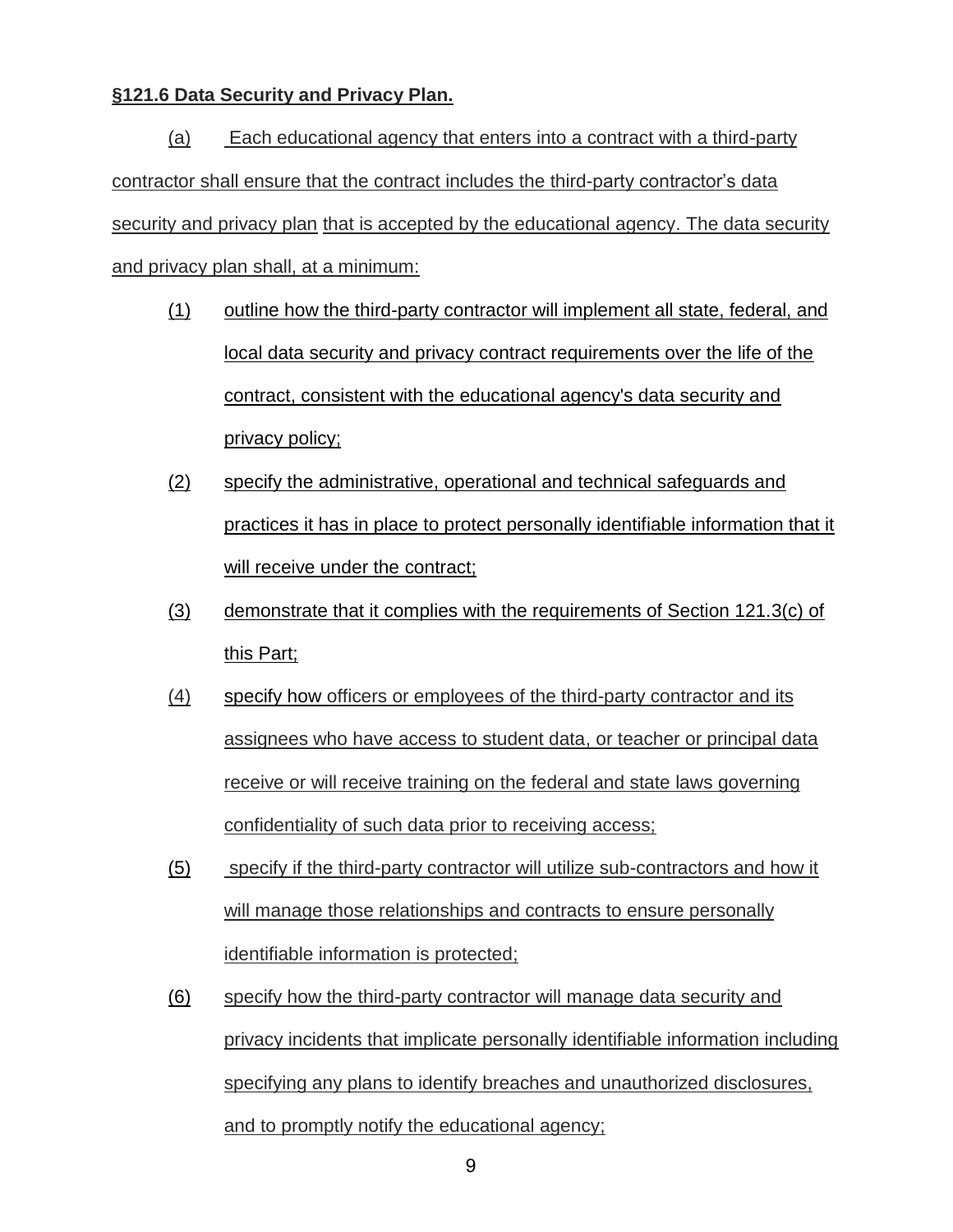(7) describe whether, how and when data will be returned to the educational agency, transitioned to a successor contractor, at the educational agency's option and direction, deleted or destroyed by the third-party contractor when the contract is terminated or expires.

# **§121.7 Training for Educational Agency Employees.**

Educational agencies shall annually provide data privacy and security awareness training to their officers and employees with access to personally identifiable information. Such training should include but not be limited to training on the state and federal laws that protect personally identifiable information, and how employees can comply with such laws. Such training may be delivered using online training tools and may be included as part of training the educational agency already offers to its workforce.

# **§121.8 Educational Agency Data Protection Officer**

(a) Each educational agency shall designate a Data Protection Officer to be responsible for the implementation of the policies and procedures required in Education Law §2-d and this Part, and to serve as the point of contact for data security and privacy for the educational agency.

(b) Data Protection Officers must have the appropriate knowledge, training and experience to administer the functions described in this Part.

(c) A current employee of an educational agency may perform this function in addition to other job responsibilities.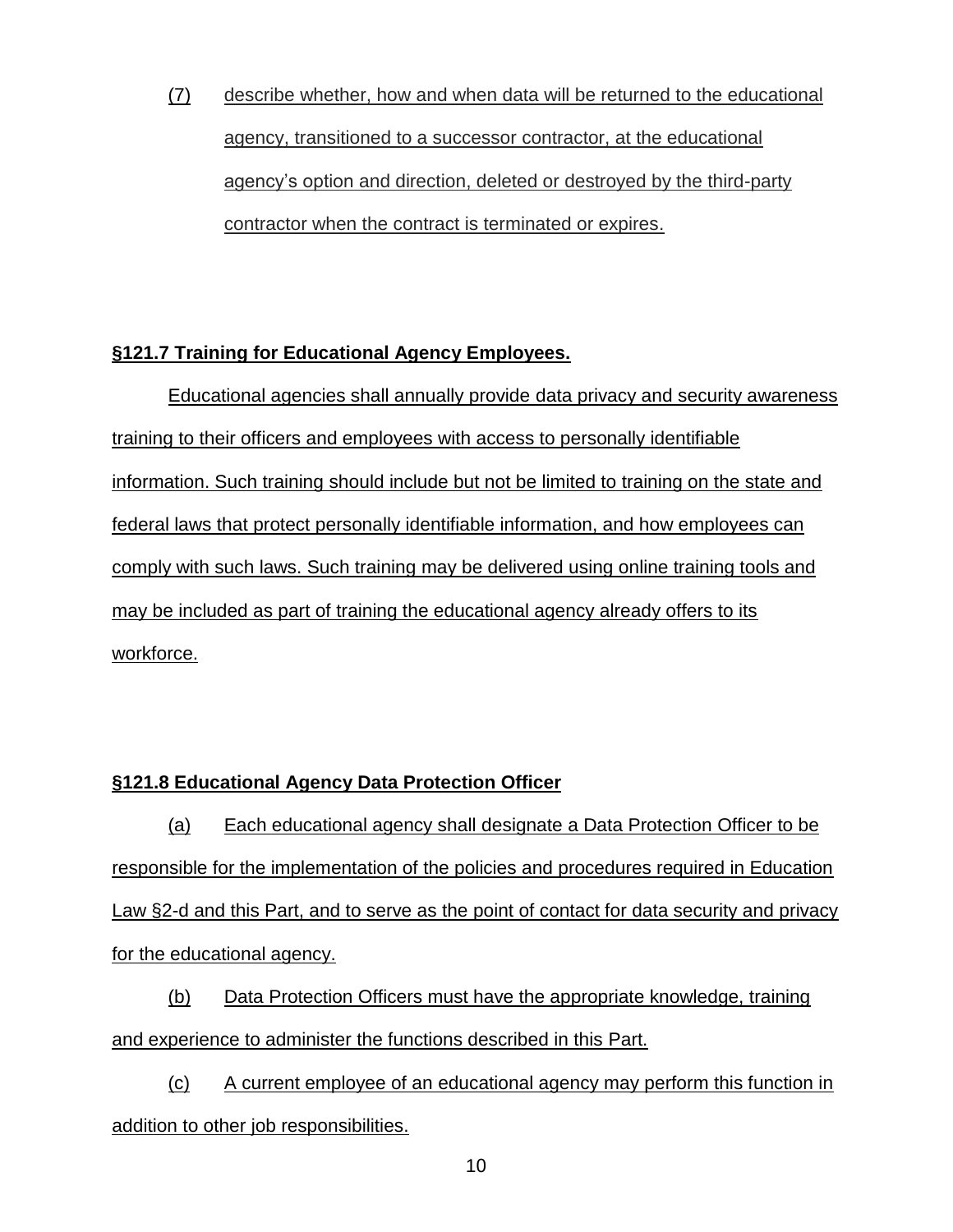## **§121.9 Third Party Contractors**

(a) In addition to all other requirements for third-party contractors set forth in this Part, each third-party contractor that will receive student data or teacher or principal data shall:

- (1) adopt technologies, safeguards and practices that align with the NIST Cybersecurity Framework;
- (2) comply with the data security and privacy policy of the educational agency with whom it contracts; Education Law § 2-d; and this Part;
- (3) limit internal access to personally identifiable information to only those employees or sub-contractors that need access to provide the contracted services;
- (4) not use the personally identifiable information for any purpose not explicitly authorized in its contract;
- (5) not disclose any personally identifiable information to any other party without the prior written consent of the parent or eligible student:
- (i) except for authorized representatives of the third-party contractor such as a subcontractor or assignee to the extent they are carrying out the contract and in compliance with state and federal law, regulations and its contract with the educational agency; or
- (ii) unless required by statute or court order and the third-party contractor provides a notice of disclosure to the department, district board of education, or institution that provided the information no later than the time the information is disclosed, unless providing notice of disclosure is expressly prohibited by the statute or court order.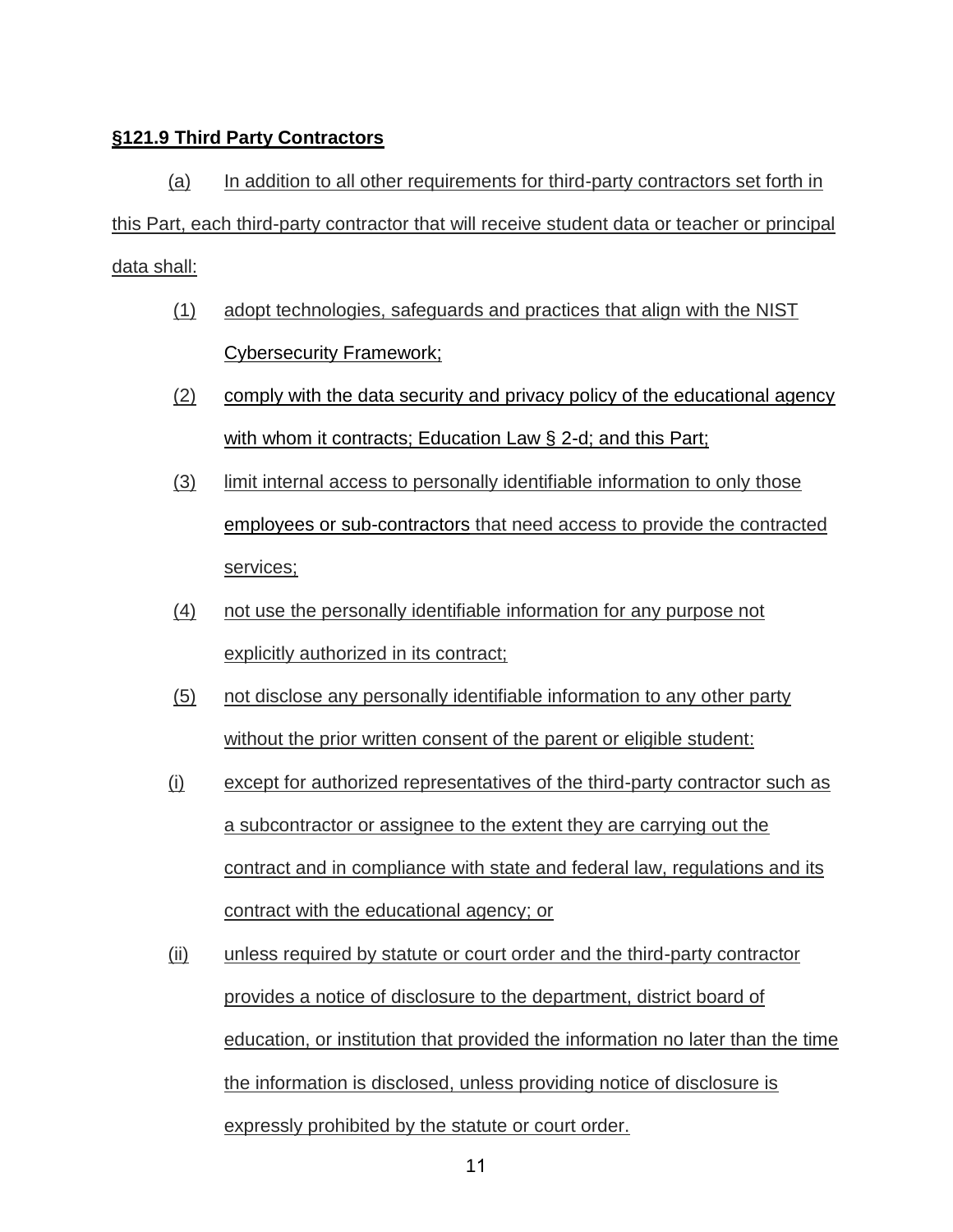- (6) maintain reasonable administrative, technical and physical safeguards to protect the security, confidentiality and integrity of personally identifiable information in its custody;
- (7) use encryption to protect personally identifiable information in its custody while in motion or at rest; and
- (8) not sell personally identifiable information nor use or disclose it for any marketing or commercial purpose or facilitate its use or disclosure by any other party for any marketing or commercial purpose or permit another party to do so.

(b) Where a third-party contractor engages a subcontractor to perform its contractual obligations, the data protection obligations imposed on the third-party contractor by state and federal law and contract shall apply to the subcontractor.

## **§121.10 Reports and Notifications of Breach and Unauthorized Release**

(a) Third-party contractors shall promptly notify each educational agency with which it has a contract of any breach or unauthorized release of personally identifiable information in the most expedient way possible and without unreasonable delay but no more than seven calendar days after the discovery of such breach.

(b) Each educational agency shall in turn notify the Chief Privacy Officer of the breach or unauthorized release no more than 10 calendar days after it receives the third-party contractor's notification using a form or format prescribed by the Department.

(c) Third-party contractors must cooperate with educational agencies and law enforcement to protect the integrity of investigations into the breach or unauthorized release of personally identifiable information.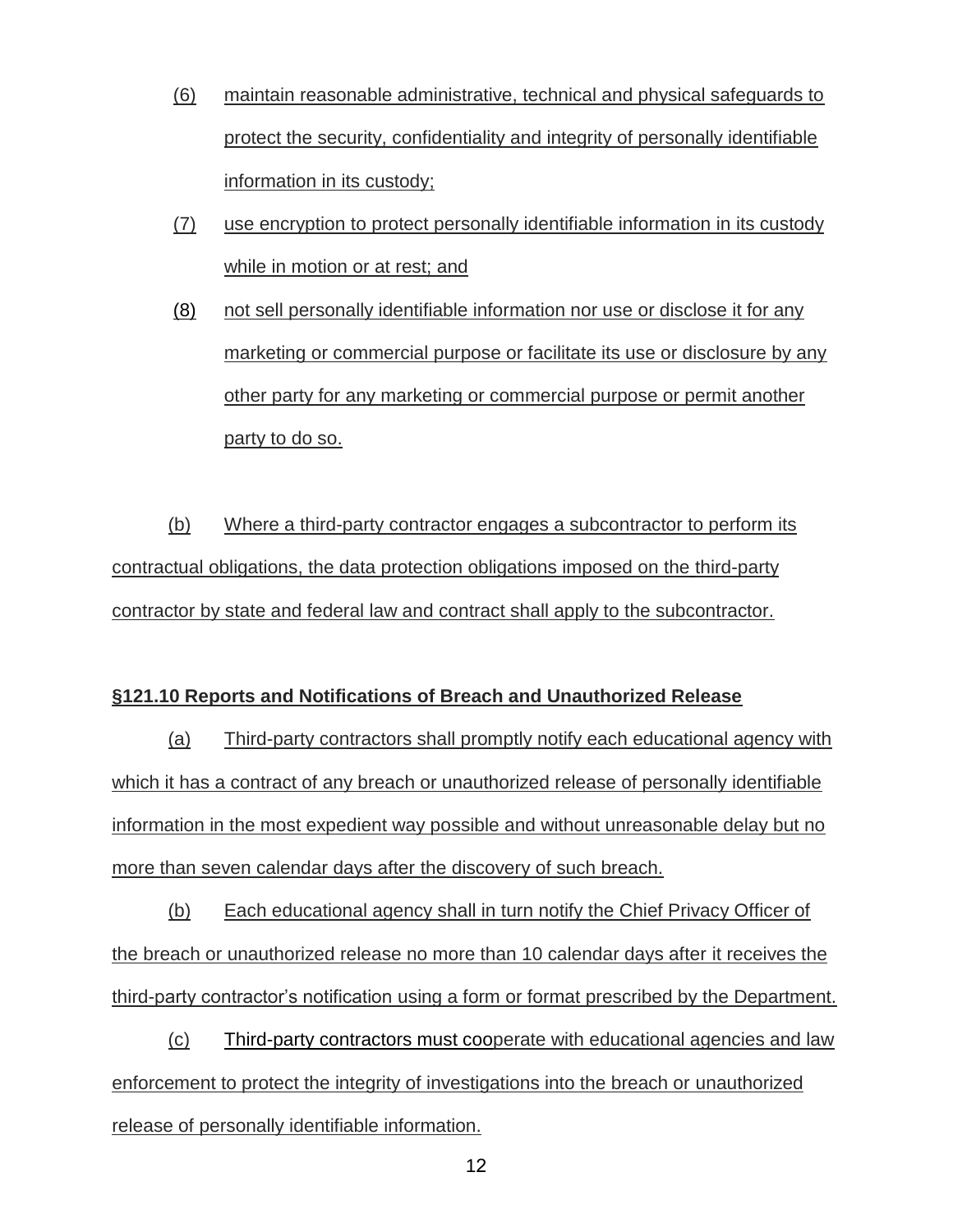(d) Educational agencies shall report every discovery or report of a breach or unauthorized release of student, teacher or principal data to the Chief Privacy Officer without unreasonable delay, but no more than 10 calendar days after such discovery.

(e) Educational agencies shall notify affected parents, eligible students, teachers and/or principals in the most expedient way possible and without unreasonable delay, but no more than 60 calendar days after the discovery of a breach or unauthorized release by an educational agency or the receipt of a notification of a breach or unauthorized release from a third-party contractor unless that notification would interfere with an ongoing investigation by law enforcement or cause further disclosure of personally identifiable information by disclosing an unfixed security vulnerability. Where notification is delayed under these circumstances, the educational agency shall notify parents, eligible students, teachers and/or principals within seven calendar days after the security vulnerability has been remedied or the risk of interference with the law enforcement investigation ends.

(f) Where a breach or unauthorized release is attributed to a third-party contractor, the third-party contractor shall pay for or promptly reimburse the educational agency for the full cost of such notification.

(g) Notifications required by this section shall be clear, concise, use language that is plain and easy to understand, and to the extent available, include: a brief description of the breach or unauthorized release, the dates of the incident and the date of discovery, if known; a description of the types of personally identifiable information affected; an estimate of the number of records affected; a brief description of the educational agency's investigation or plan to investigate; and contact information for representatives who can assist parents or eligible students that have additional questions.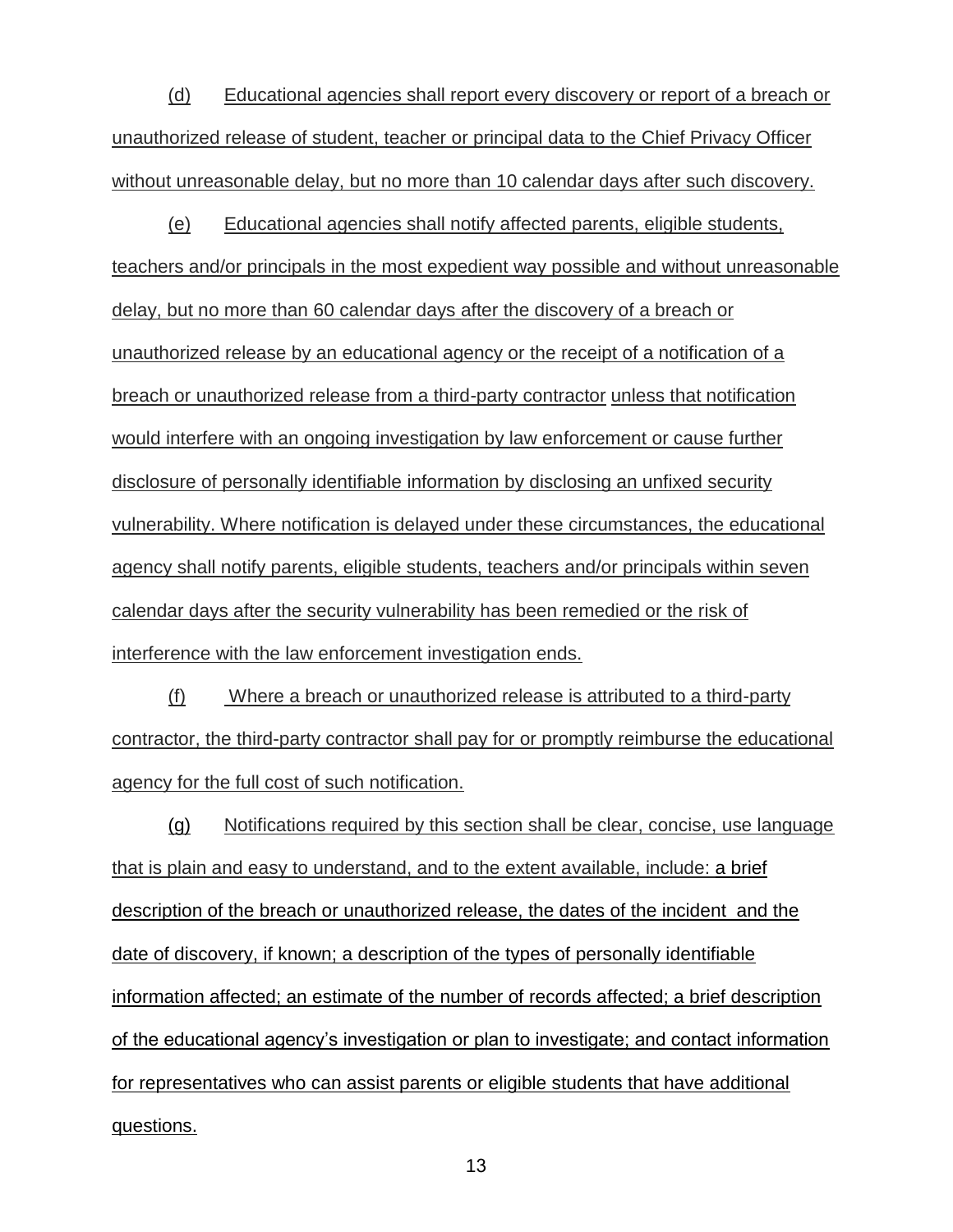(h) Notification must be directly provided to the affected parent, eligible student, teacher or principal by first-class mail to their last known address; by email; or by telephone.

(i) Upon the belief that a breach or unauthorized release constitutes criminal conduct, the Chief Privacy Officer shall report such breach and unauthorized release to law enforcement in the most expedient way possible and without unreasonable delay.

### **§121.11 Third Party Contractor Civil Penalties**

(a) Each third party contractor that receives student data or teacher or principal data pursuant to a contract or other written agreement with an educational agency shall be required to notify such educational agency of any breach of security resulting in an unauthorized release of such data by the third party contractor or its assignees in violation of applicable state or federal law, the parents bill of rights for student data privacy and security, the data privacy and security policies of the educational agency and/or binding contractual obligations relating to data privacy and security, in the most expedient way possible and without unreasonable delay. Each violation of this paragraph by a third-party contractor shall be punishable by a civil penalty of the greater of \$5,000 or up to \$10 per student, teacher, and principal whose data was released, provided that the latter amount shall not exceed the maximum penalty imposed under General Business Law §899-aa (6) (a).

(b) Except as otherwise provided in subdivision (a) each violation of Education Law §2-d by a third-party contractor or its assignee shall be punishable by a civil penalty of up to \$1,000.00; a second violation by the same third party contractor involving the same data shall be punishable by a civil penalty of up to \$5,000; any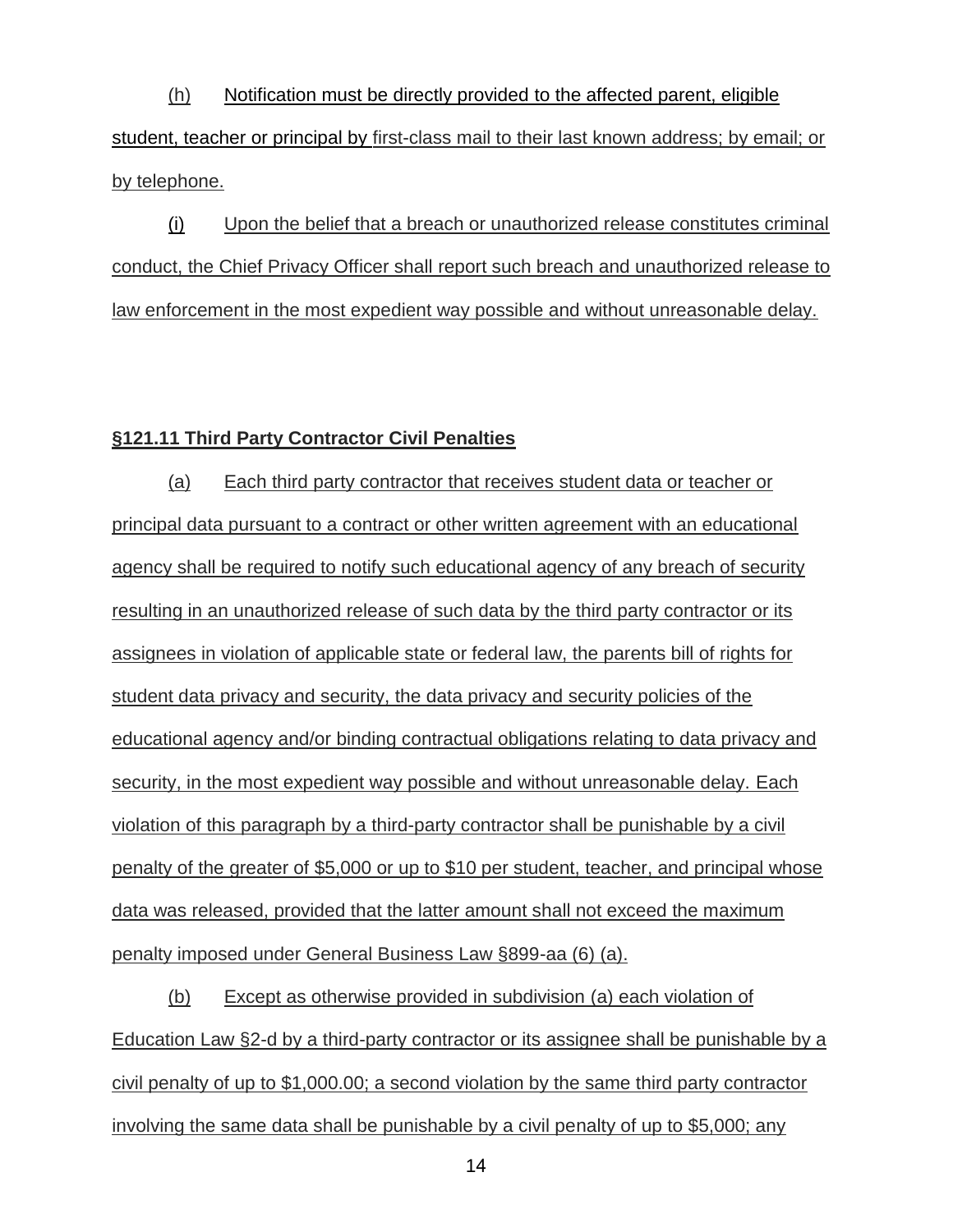subsequent violation by the same third party contractor involving the same data shall be punishable by a civil penalty of up to \$10,000. Each violation shall be considered a separate violation for purposes of civil penalties and the total penalty shall not exceed the maximum penalty imposed under General Business Law §899-aa (6) (a).

(c) The Chief Privacy Officer shall investigate reports of breaches or unauthorized releases of student data or teacher or principal data by third-party contractors. As part of an investigation, the Chief Privacy Officer may require that the parties submit documentation, provide testimony, and may visit, examine and/or inspect the third-party contractor's facilities and records.

(d) Upon conclusion of an investigation, if the Chief Privacy Officer determines that a third-party contractor has through its actions or omissions caused student data or teacher or principal data to be breached or released to any person or entity not authorized by law to receive such data in violation of applicable state or federal law, the data and security policies of the educational agency, and/or any binding contractual obligations, the Chief Privacy Officer shall notify the third-party contractor of such finding and give the third-party contractor no more than 30 days to submit a written response.

- (e) () If after reviewing the third-party contractor's written response, the Chief Privacy Officer determines the incident to be a violation of Education Law §2-d, the Chief Privacy Officer shall be authorized to:
	- (1) order the third-party contractor be precluded from accessing personally identifiable information from the affected educational agency for a fixed period of up to five years; and/or
	- (2) order that a third-party contractor or assignee who knowingly or recklessly allowed for the breach or unauthorized release of student data or teacher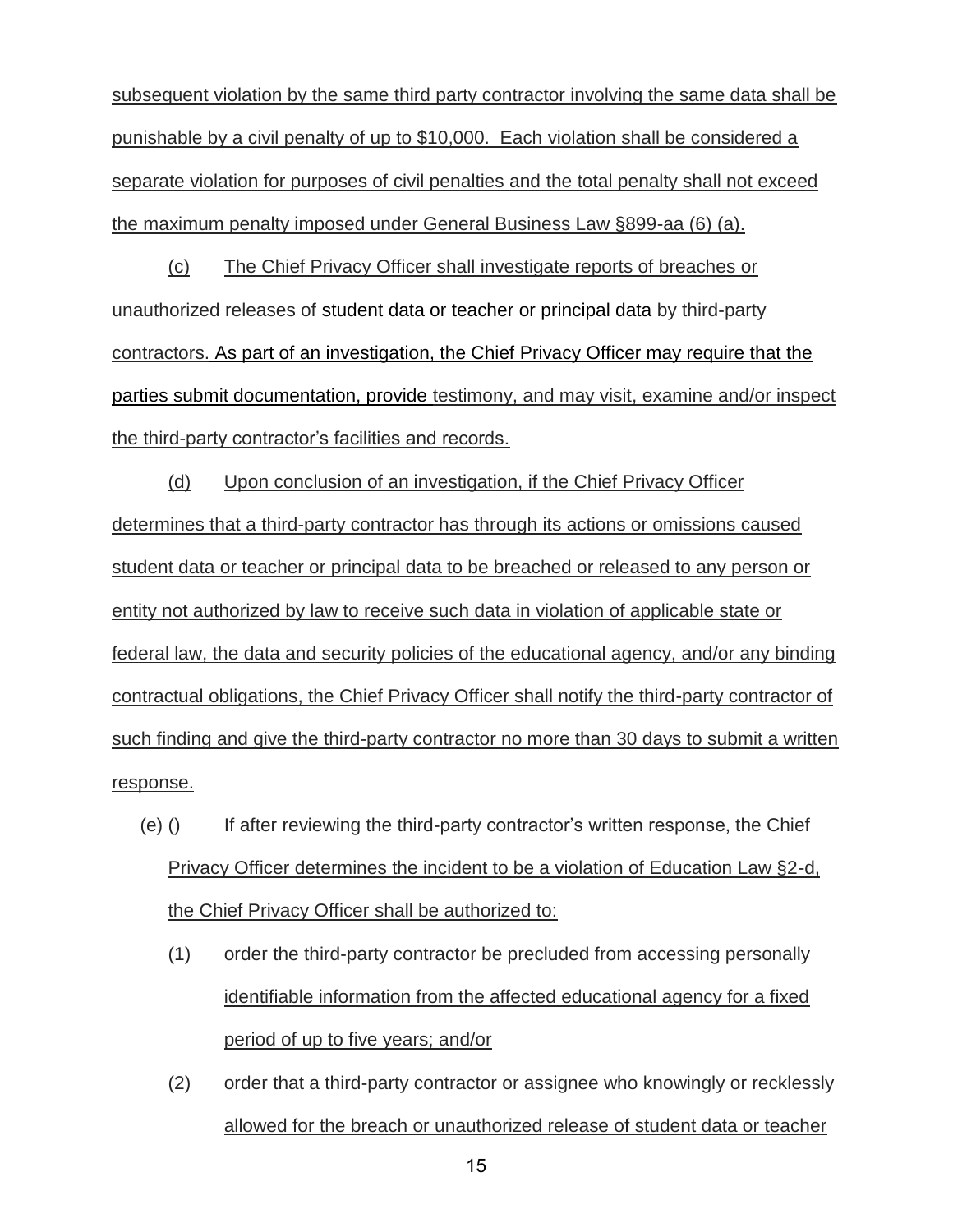or principal data be precluded from accessing student data or teacher or principal data from any educational agency in the state for a fixed period of up to five years; and/or

- (3) order that a third party contractor who knowingly or recklessly allowed for the breach or unauthorized release of student data or teacher or principal data shall not be deemed a responsible bidder or offeror on any contract with an educational agency that involves the sharing of student data or teacher or principal data, as applicable for purposes of the provisions of General Municipal Law §103 or State Finance Law §163(10)(c), as applicable, for a fixed period of up to five years;
- (4) require the third-party contractor to provide additional training governing confidentiality of student data and/or teacher or principal data to all its officers and employees with reasonable access to such data and certify that it has been performed, at the contractor's expense. Such additional training must be performed immediately and include a review of federal and state laws, rules, regulations, including Education Law §2-d and this Part.

(f) If the Chief Privacy Officer determines that the breach or unauthorized release of student data or teacher or principal data on the part of the third-party contractor or assignee was inadvertent and done without intent, knowledge, recklessness or gross negligence, the Chief Privacy Officer would make a recommendation to the Commissioner that no penalty be issued upon the third-party contractor. The Commissioner would then make a final determination as to whether the breach or unauthorized release of student data or teacher or principal data on the part of the third-party contractor or assignee was inadvertent and done without intent,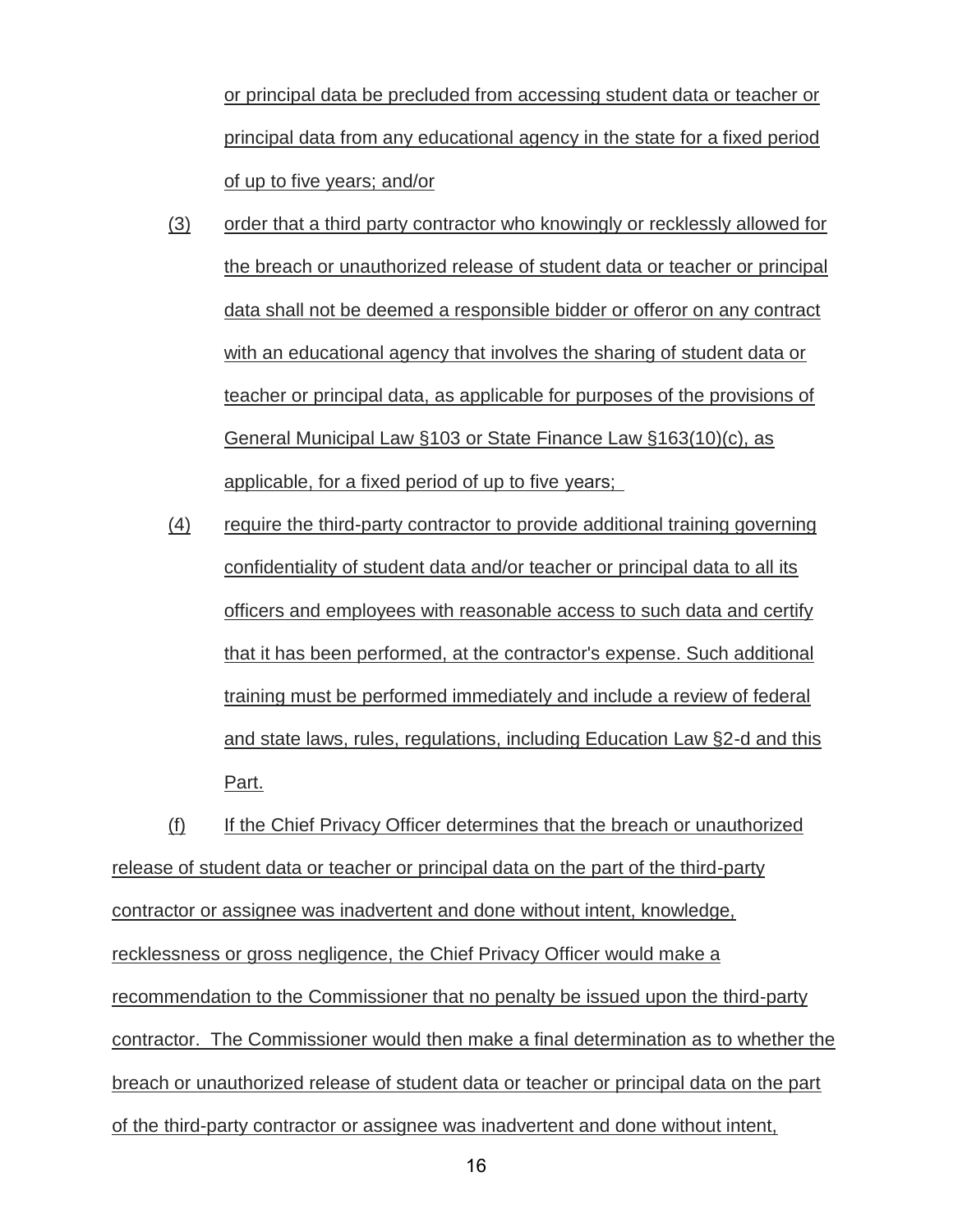knowledge, recklessness or gross negligence and whether or not a penalty should be issued.

# **§121.12 Right of Parents and Eligible Students to Inspect and Review Students Education Records**

(a) Consistent with the obligations of the educational agency under FERPA, parents and eligible students shall have the right to inspect and review a student's education record by making a request directly to the educational agency in a manner prescribed by the educational agency.

(b) An educational agency shall ensure that only authorized individuals are able to inspect and review student data. To that end, educational agencies shall take steps to verify the identity of parents or eligible students who submit requests to inspect and review an education record and verify the individual's authority to do so.

(c) Requests by a parent or eligible student for access to a student's education records must be directed to an educational agency and not to a third-party contractor. An educational agency may require that requests to inspect and review education records be made in writing.

(d) Educational agencies are required to notify parents annually of their right to request to inspect and review their child's education record including any student data stored or maintained by an educational agency. A notice issued by an educational agency to comply with the FERPA annual notice requirement shall be deemed to satisfy this requirement. Two separate annual notices shall not be required.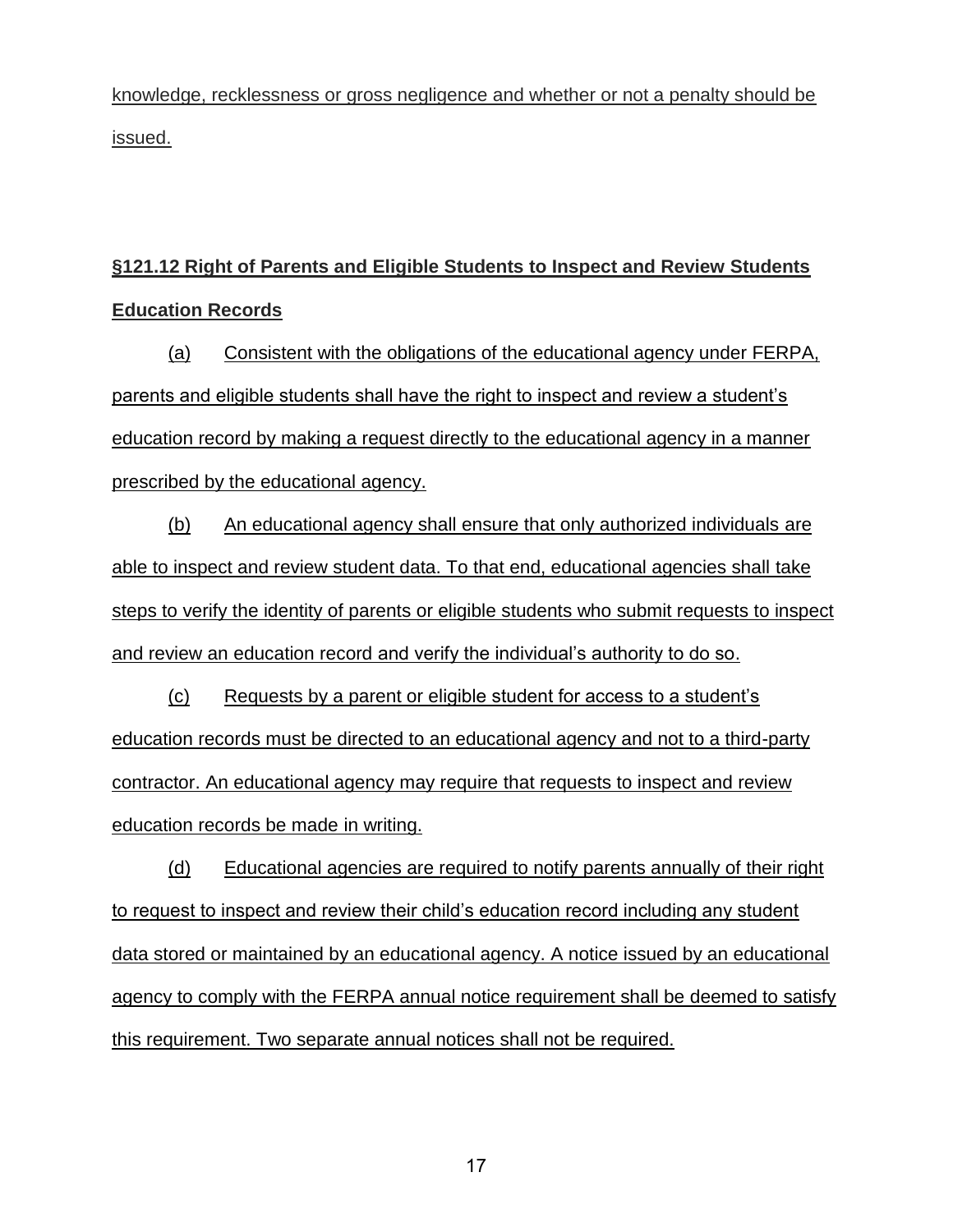(e) Educational agencies shall comply with a request for access to records within a reasonable period, but not more than 45 calendar days after receipt of a request.

(f) Educational agencies may provide the records to a parent or eligible student electronically, if the parent consents to such a delivery method. The educational agency must transmit the personally identifiable information in a way that complies with State and federal law and regulations. Safeguards associated with industry standards and best practices, including but not limited to, encryption and password protection, must be in place when education records requested by a parent or eligible student are electronically transmitted.

### **§121.13 Chief Privacy Officer's Powers**

(a) The Chief Privacy Officer shall have the power to access all records, reports, audits, reviews, documents, papers, recommendations, and other materials maintained by an educational agency that relate to student data or teacher or principal data, which shall include but not be limited to records related to any technology product or service that will be utilized to store and/or process personally identifiable information.

(b) Based upon a review of such records, the Chief Privacy Officer may require an educational agency to act to ensure that personally identifiable information is protected in accordance with state and federal law and regulations, including but not limited to requiring an educational agency to perform a privacy impact and security risk assessment.

(c) The Chief Privacy Officer shall also have and exercise any other powers that the commissioner shall deem appropriate.